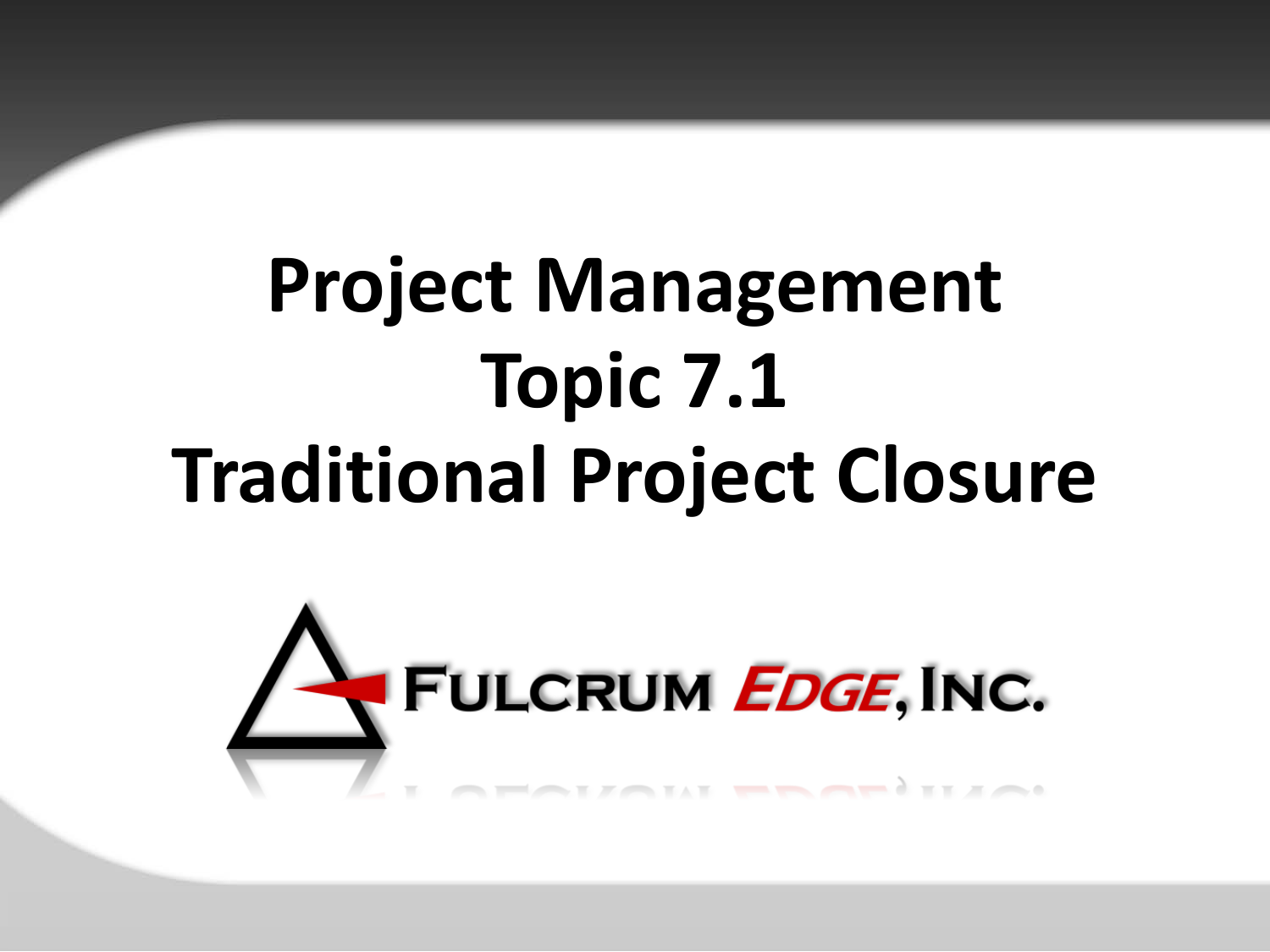### **Traditional Project Closure Items**

# $\blacksquare$  Customer acceptance  $\blacksquare$  Closing accounts and work orders **M** Paying all bills **M** Warranty agreement

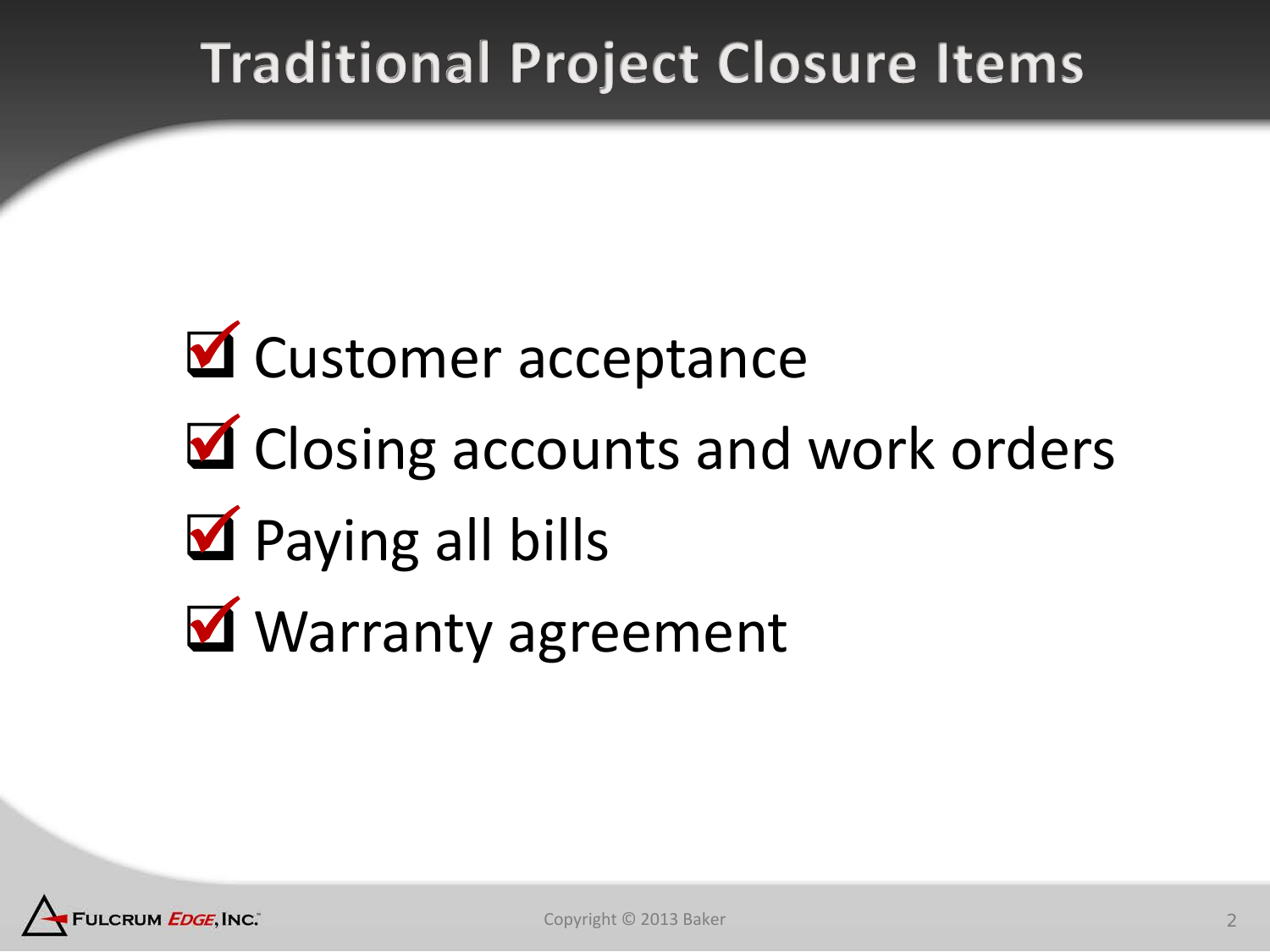### **Additional Project Closure Items**

**M** Finalizing all related documents **M** Project and team evaluations **M** Lessons learned **M** Reassigning resources **M** Celebrating results

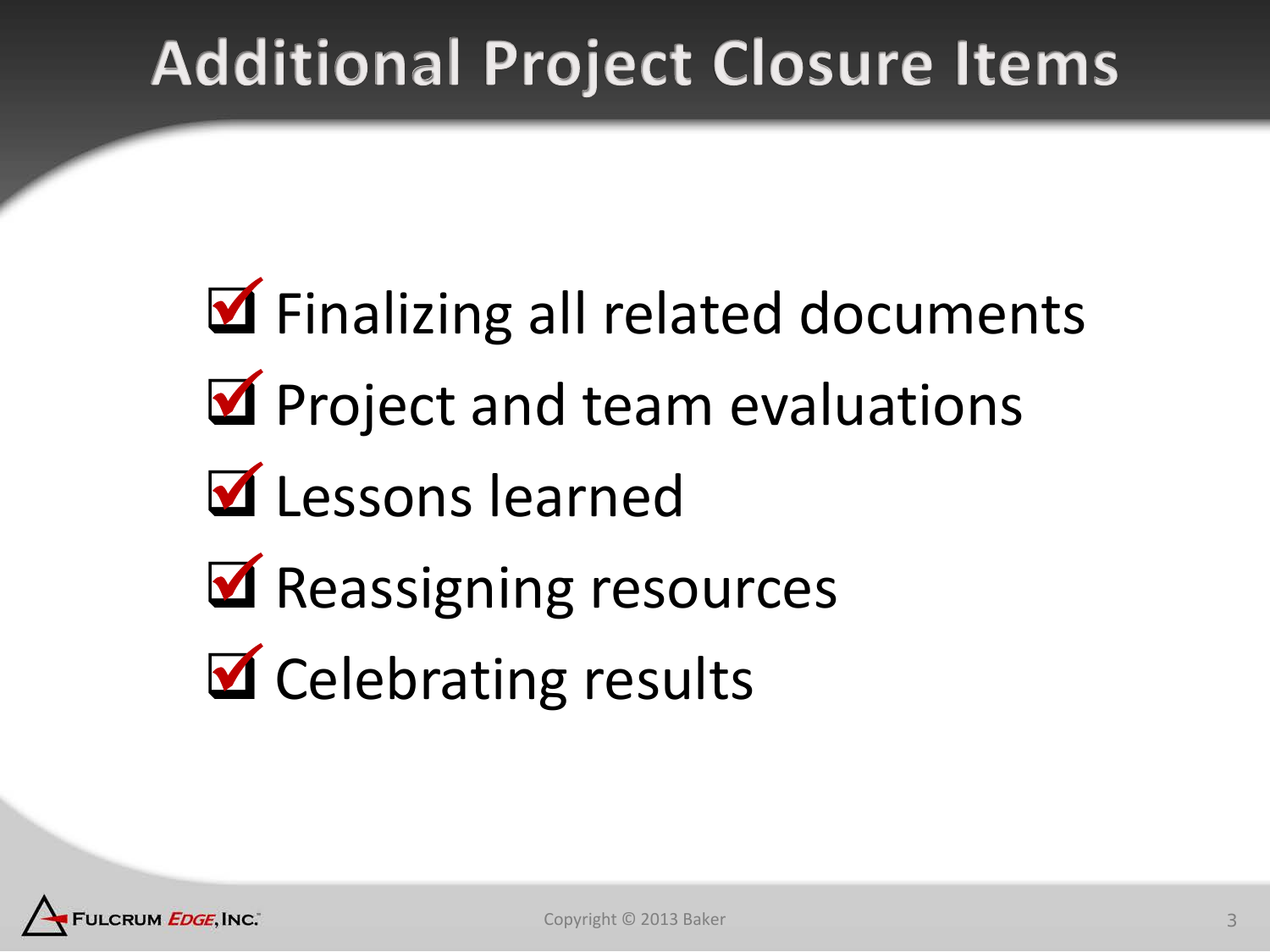### **Close Phase Frequently Lacks Attention**

- Risks and costs are low
- Stakeholder influence is minimal
- Paperwork is laborious
- Opportunity value not recognized
- Focus shifting to new projects
- Personnel reassignments
- Ramp up of new systems

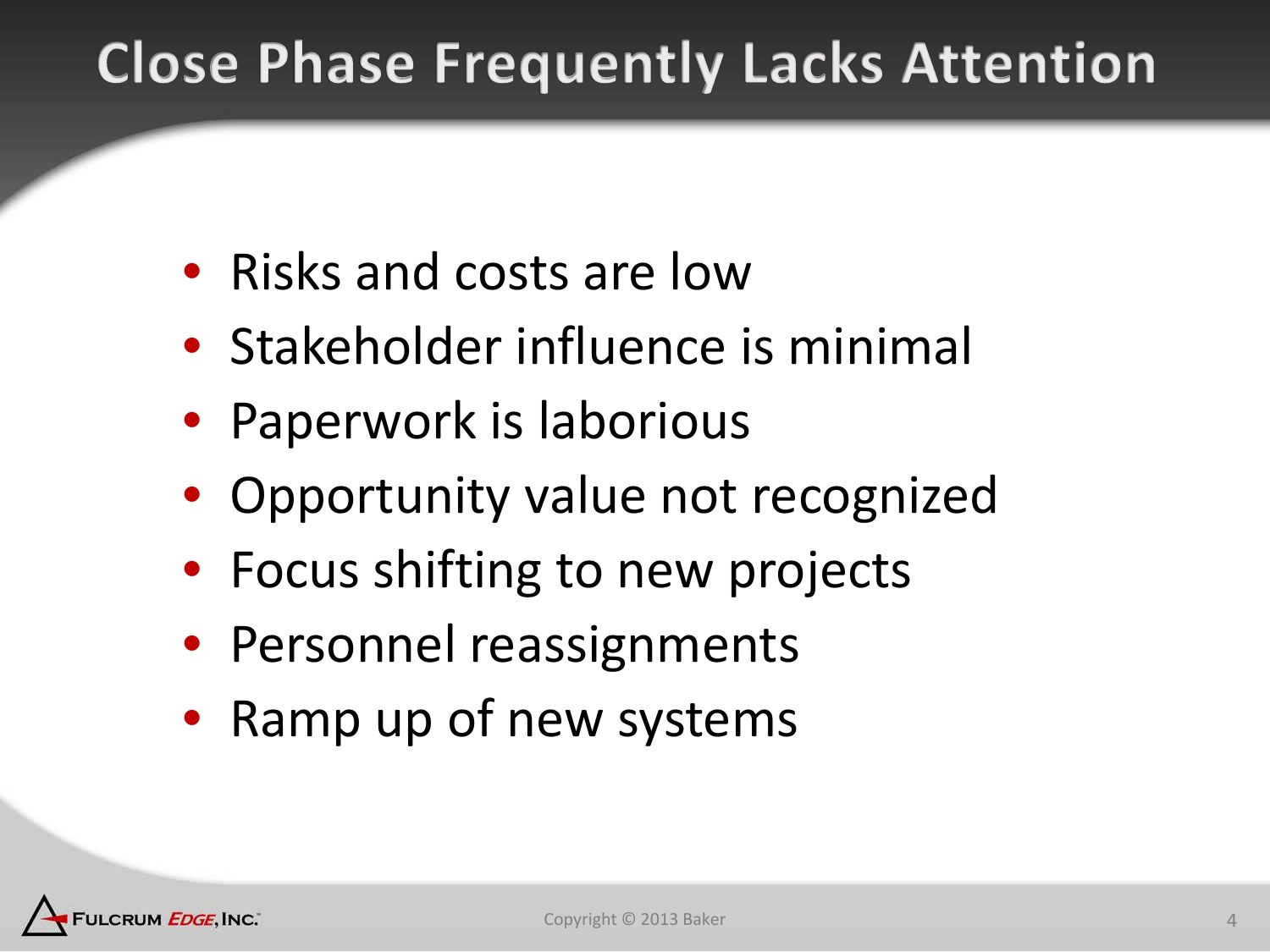### **Five Categories of Project Closure**

- 1. Normal
- 2. Perpetual
- 3. Failed
- 4. Premature
- 5. Changing Priorities

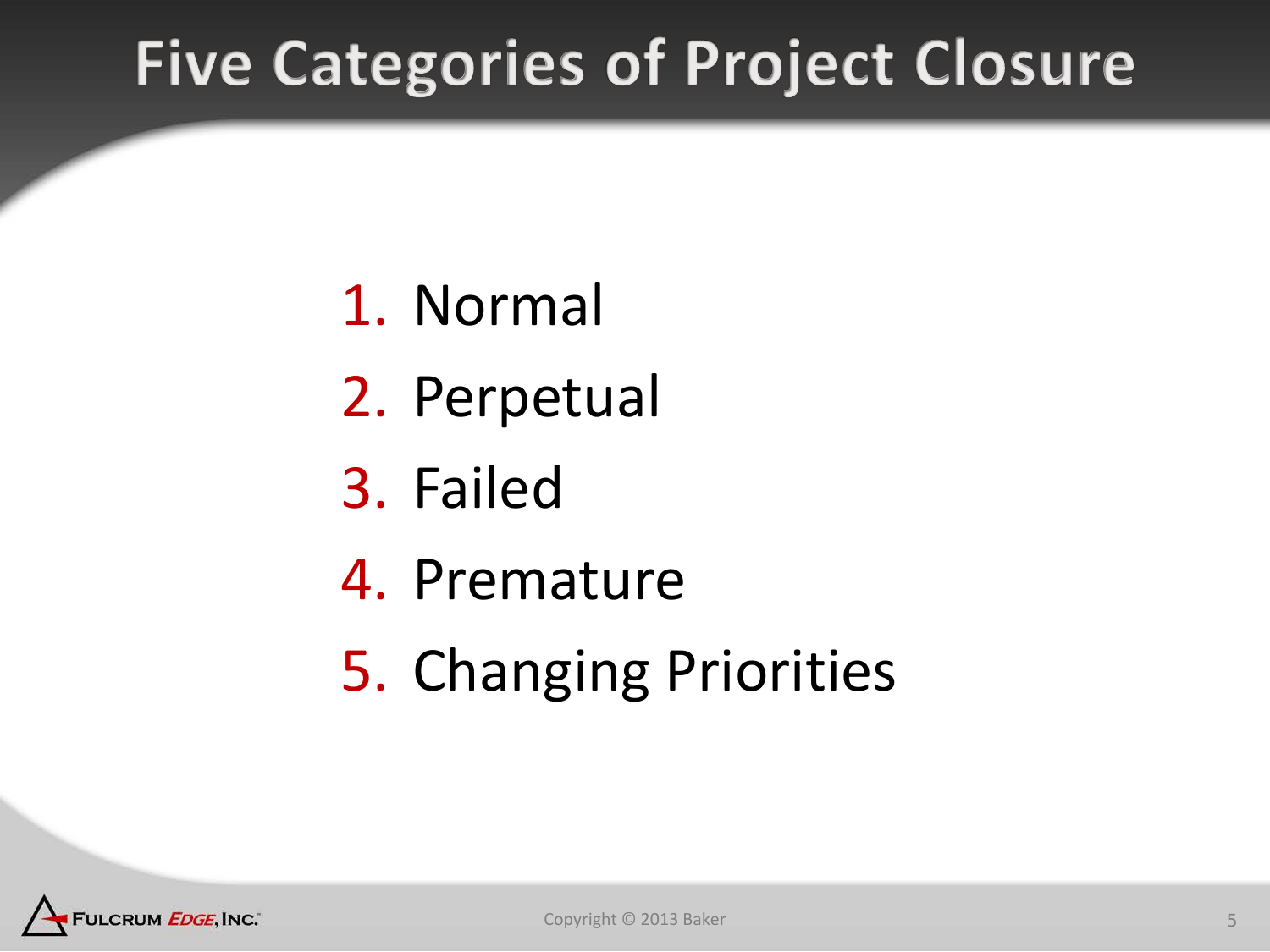### **Close Responsibilities**

#### • Supplier

- Documentation indicating all bills paid to them and their sub-suppliers
- Formal acceptance sign off from customer
- Warranty agreement
- Customer satisfaction form
- Customer
	- Verification of all deliverables
	- Pay all invoices
	- Supplier evaluation

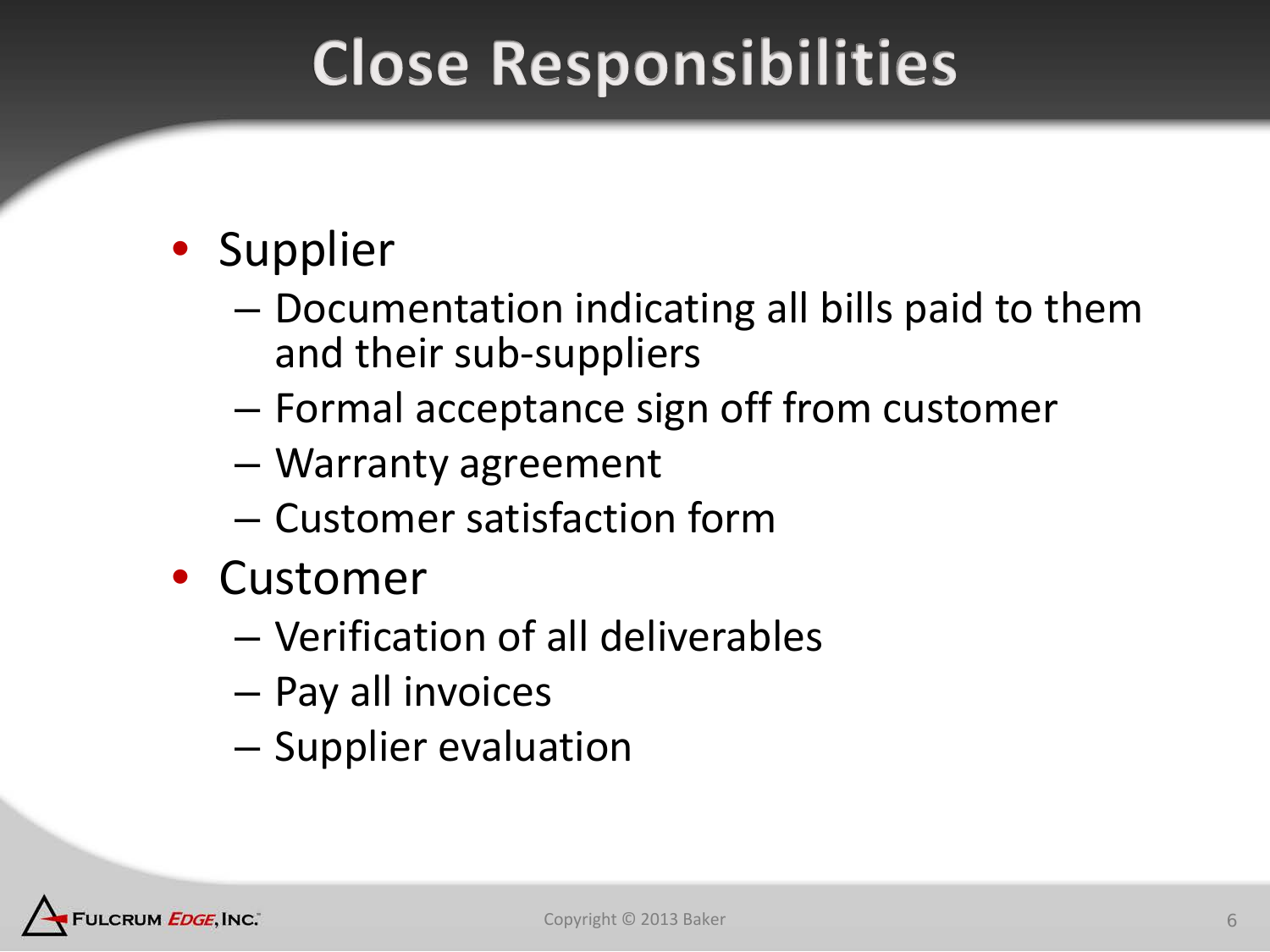### **Project Evaluation Has Two Dimensions**

#### • Project

- Performance rating for each project goal
- Process overall evaluation of processes & methods used to perform the project
	- Ratings for a set of parameters representing the process
	- Comment section to explain the ratings
	- Recommendations for improvement

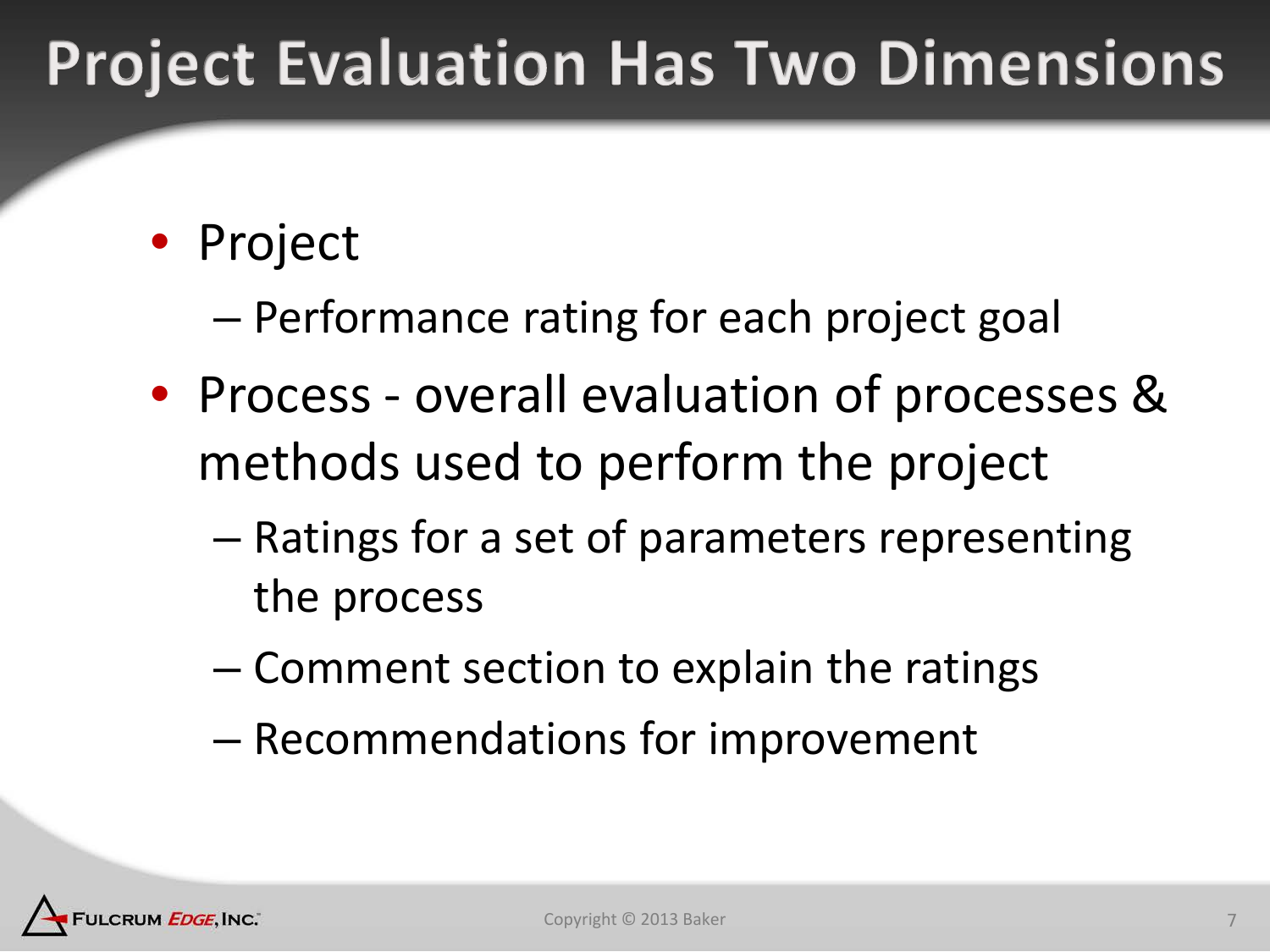### **Sample Process Evaluation Parameters**

#### **Typical MPM Project**

- Performance and technical specifications
- Roles and responsibilities
- Communication requirements
- Initial timing requirements
- Supplying a better product
- Recognizing risk and potential problems
- Maintaining or adjusting schedules